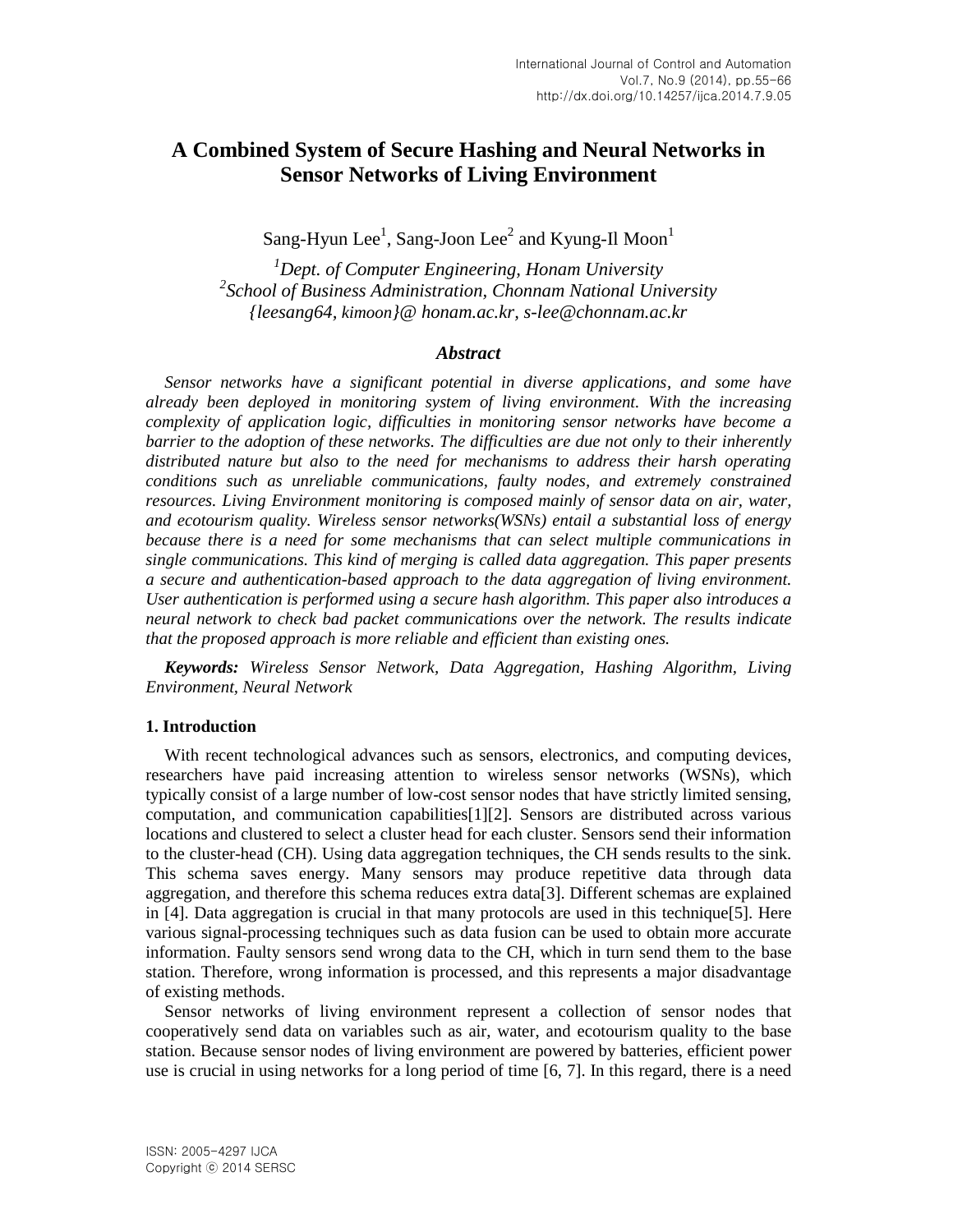to reduce data traffic within sensor networks of living environment as well as the amount of data sent to the base station. Sensor networks of living environment represent a considerable improvement over traditional sensors of living environment in the following two ways. Sensors can be positioned far from the actual phenomenon (*e.g.*, something known by sensory perception). In this approach, large sensors using some complex techniques to distinguish a target from environmental noise are required. Several sensors performing only sensing can be deployed. The position of each sensor and the communications topology are carefully engineered. They transmit time series of some sensed phenomenon to central nodes where computations are made and data are fused. This paper presents a case in which an artificial neural network is securely performed over WSNs [8, 9]. For this, the paper extends Holenderski *et al.*, [10] decomposition model to facilitate secure computing. The results show that this combined system can be constructed and that its performance is comparable to that of existing traditional data aggregation and authentication algorithms.



### **2. Wireless Sensor Networks of Living Environment**

**Figure 1. WSNs of Living Environment**

A WSN of living environment consists of spatially distributed autonomous sensors to monitor physical or environmental conditions such as air quality, water quality, and ecotourism quality and cooperatively pass data through the network to the main location. More modern networks are bidirectional, enabling control of sensor activity. The development of WSNs was motivated by military applications such as battlefield surveillance, and such networks have been used for a diverse range of many industrial and consumer applications such as industrial process monitoring and control and machine health monitoring. Sensors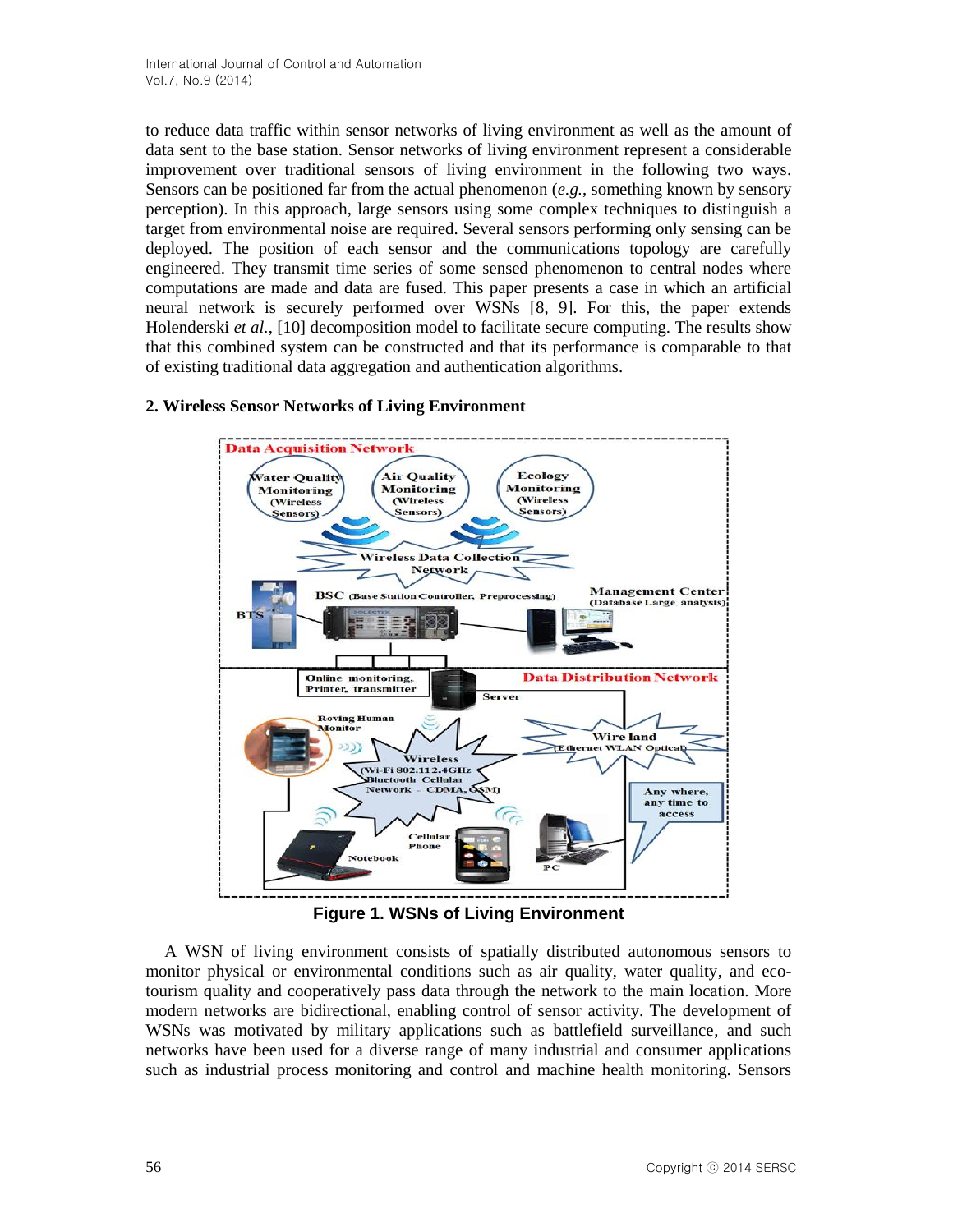integrated with the structure, machinery, and the environment, together with the efficient delivery of sensor data, can provide the living environment industry with tremendous benefits(see Figure 1).

Sensor data aggregation techniques explore how data are to be routed in the network as well as processing methods applied to packets received by sensor nodes. These techniques have considerable influence on the energy consumption of nodes and thus on network efficiency by reducing the number of transmissions and the length of packets. Fasolo *et al.*, [2] define the in-network aggregation process as follows: "In-network aggregation is the global process of gathering and routing information through a multi-hop network, processing data at intermediate nodes with the objective of reducing resource consumption, thereby increasing network lifetime."

#### **3. Secure Hashing and Neural Networks**

SHA-1 produces a 160-bit message digest. The message digest is the fixed-length output of a message. SHA-1 processes a variable-length message into a fixed-length output of 160 bits. The input message is broken into chunks of 512-bit blocks (sixteen 32-bit little-endian integers). This message is padded such that its length is divisible by 512. This padding works as follows: First, a single bit 1 is appended to the end of the message. This is followed by as many zeros as required to bring the length of the message up to 64 bits less than a multiple of 512. Remaining bits are filled with a 64-bit big-endian integer representing the length of the original message (in bits) modulo 264. Bytes in each 32-bit block are big endian, but 32-bit blocks are arranged in little-endian format [4].



**Figure 2. SHA-1**

Figure 2 shows iterations within the SHA-1 compression function. Here A, B, C, D, and E denote 32-bit words of the state. f is a nonlinear function that varies; <<t denotes the left bit rotation by t places, where t varies for each operation; Wn is the expanded message word of round t; Kn is the round constant of round t; and  $\oplus$  denotes the addition modulo 232.

The original specification of the algorithm, published in 1993 as the Secure Hash Standard (FIPS PUB 180) by the National Institute of Standards and Technology, a U.S. government standards agency, now often referred to as SHA-0. It has been withdrawn by the NSA shortly after publication and superseded by the revised version published in 1995 in FIPS PUB 180-1 and commonly referred to as SHA-1. SHA-1 differs from SHA-0 only by a single bitwise rotation in the message schedule of its compression function. According to the NSA, this is done to correct a flaw in the original algorithm, namely a reduction in cryptographic security.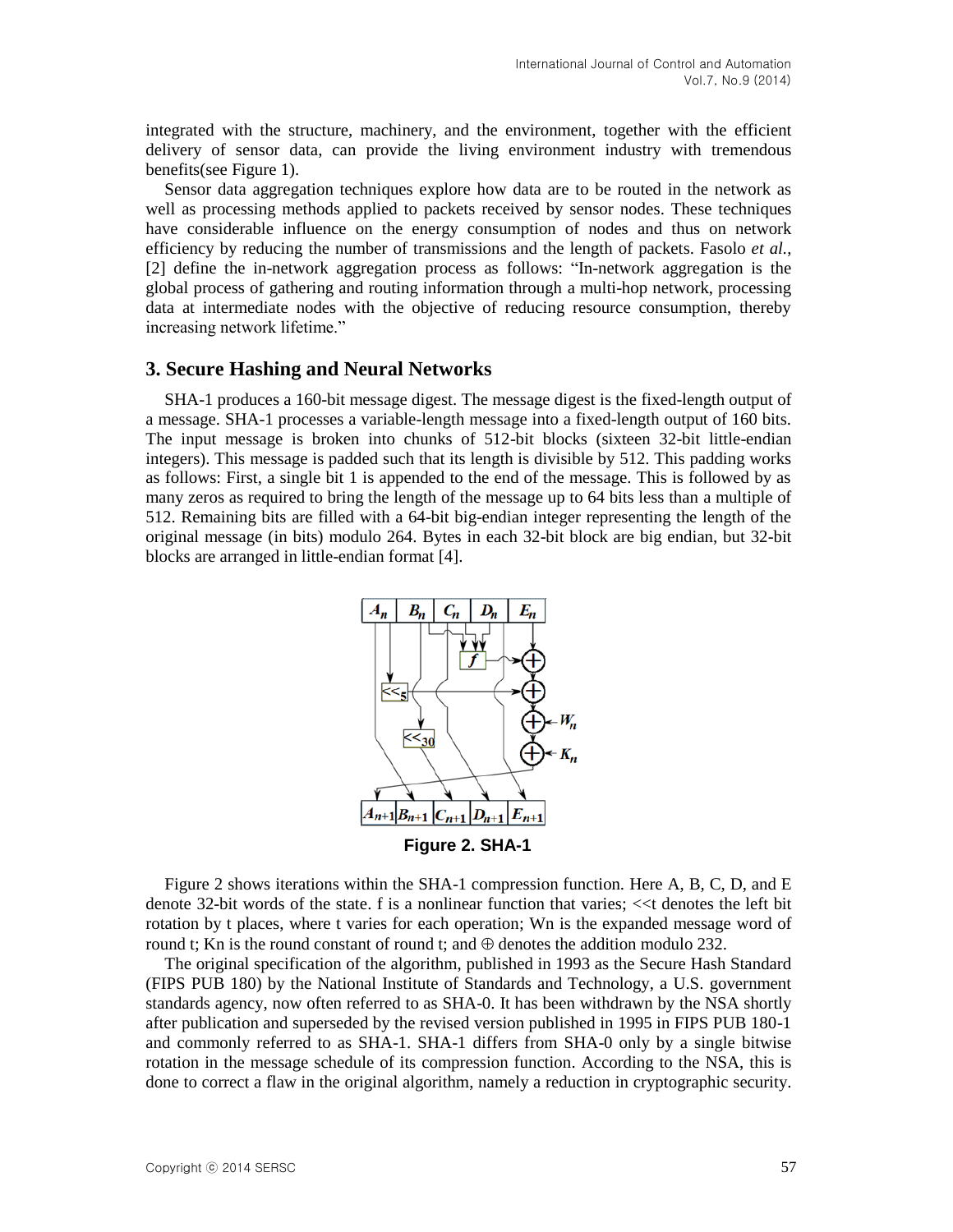However, the NSA provides no further explanation and does not identify the corrected flaw. Since then, weaknesses have been reported in both SHA and SHA-1. SHA-1 appears to provide greater resistance to attacks, providing support for the NSA's assertion of increased security after the change.

Pseudo-code for the SHA-1 algorithm:

// All variables are unsigned 32 bits and wrap modulo 232 when calculating, except

// mj : the message length is 64 bits and

// hd : the message digest is 160 bits.

// All constants in this pseudo code are in big endian.

Within each word, the most significant byte is stored in the leftmost byte position.

// The algorithm starts by initializing five sub-registers // of the first 160-bit register X labeled h0, h1, h2, h3, and h4 as follows:

 $h0 = 0x67452301$ ;  $h1 = 0xEFCDAB89$ ;  $h2 = 0x98BADCFE$ ;  $h3 = 0x10325476$ ;  $h4 = 0xC3D2E1F0;$ 

// mj (j=0, 1, ..., n-1), the message length in bits (always a multiple of the number of bits in a character).

// SHA-1 iterates through each of the 512-bit message blocks m0, m1, … , mn-1.

for each of the message block // write mj as a sequence of sixteen 32-bit words:

 $mj = W0 || W1 || W2 || ... || W15.$ 

// Compute the remaining sixty-four 2-bit words as follows: for  $(t=16; t<80; t++)$  {  $Wt = (Wt-3 \times Wt-8 \times Wt-14 \times Wt-16)$ .

// Copy the first 160-bit register into the second register as follows:  $A = h0$ ;  $B = h1$ ;  $C = h2$ ;  $D = h3$ ;  $E = h4$ . // this step involves a sequence of four rounds // corresponding to four intervals // 0 t 19, 20 t 39, 40 t 59, 60 t 79. // each round takes as the input the current value of register X // and the blocks Wt for that interval and operates on them // for 20 iterations as follows:

for  $(t = 0; t < 80; t++)$  { if  $(0 \le t \le 19)$  {  $f = (B \text{ and } C)$  or  $((\text{not } B) \text{ and } D)$  $k = 0x5A827999$ else if  $(20 \le t \le 39)$  {  $f = B$  xor C xor D;  $k = 0x6ED9EBA1$ ; else if (40  $\le t \le 59$ ) {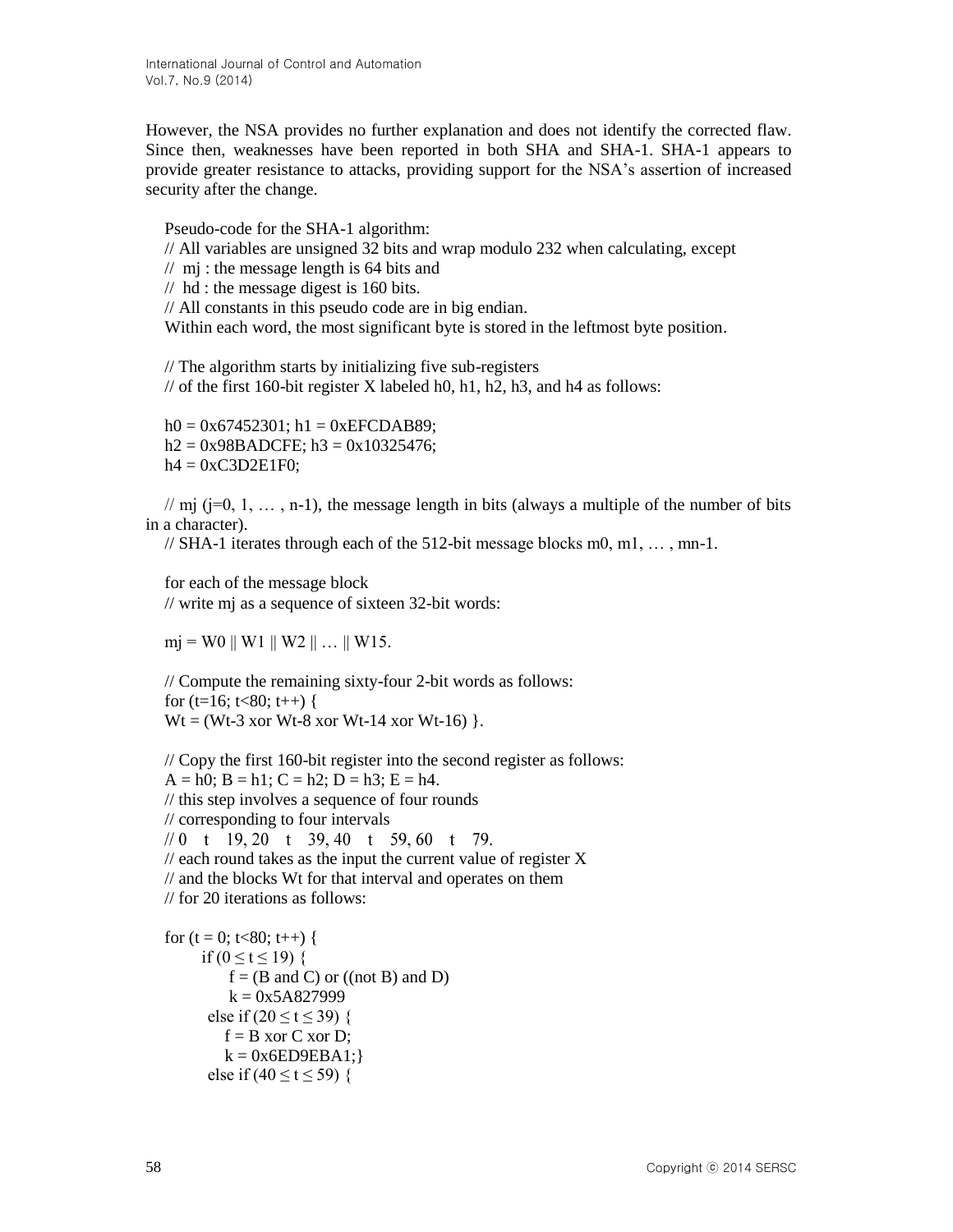```
f = (B \text{ and } C) or (B \text{ and } D) or (C \text{ and } D);
       k = 0x8F1BBCDC;else if (60 \le t \le 79) {
       f = B xor C xor D;
       k = 0xCA62C1D6; }
    }
temp = (A \ll 5) + f + E + Kt + Wt;E = D; D = C; C = B \ll 30;
   B = A; A = temp.
    }
      // once all four rounds of operations are completed, 
     // the second 160-bit register (A, B, C, D, E) is added to
     // the first 160-bit register (h0, h1, h2, h3, h4) as follows:
   h0 = h0 + A; h1 = h1 + B; h2 = h2 + C;
   h3 = h3 + D; h4 = h4 + E.
      // Once the algorithm has processed all of the 512-bit blocks, 
     \frac{1}{10} the final output of X becomes the 160-bit message digest.
```
Sensor networks of living environment consist of a large number of sensor nodes that are typically resource-constrained devices with wireless communications and data--processing capabilities. These nodes collaborate with one another to build communications networks and accomplish their tasks. This paper focuses on distributing supervised learning in an artificial neural network over a WSN of living environment. In a WSN of living environment, there are severe resource constraints, particularly those associated with communications and memory, and these constraints are typically due to low computational power and a short battery life. Therefore, instead of transmitting all sensor data to the sink node and then processing all data in the sink node, distributing supervised learning can be considered as a more effective approach in that the communications cost can be reduced and the computational cost can be distributed across the sensor network.

There are many distributed learning methods. However, most assume ordinary computing environments, not specialized ones such as WSNs. Holdenderski *et al.*, [6] presented a novel model for decomposing sensor nodes to distribute learning work in WSNs and propose two decomposition methods, namely horizontal and vertical ones, to compare computational and communications costs, finding the horizontal decomposition method to outperform the vertical one. However, they do not consider security aspects. Because sensor nodes can be deployed in hostile environments, security is a serious concern in WSNs. Many security breaches or attacking methods have been found, including routing attacks, communications eavesdropping/modifications, impersonation, and denial-of-service(DoS) attacks. In addition, resource constraints and wireless environments make sensor network security more difficult.

Assume that a neural network consists of L fully connected layers with N neurons in each layer. The problem here is to distribute this network evenly over P sensor nodes by assigning to each node a partition of weights and setting corresponding neurons. The cost function to minimize is the maximum communications cost and the memory overhead per sensor node. A neural network of L fully connected layers with N neurons each layer can be divided into as follows: Each sensor node p corresponds to l layers ( $l \leq L$ ) where in each layer p corresponding to u upper neurons, d lower neurons, and all related weights among u and d neurons. If this decomposition is performed with the parameter  $l = 1$ , then it is called horizontal decomposition. On the other hand, whereas if the decomposition has  $l > 1$  and  $u =$ 1, then it is called vertical decomposition. Because there are N2 weights in each layer, there is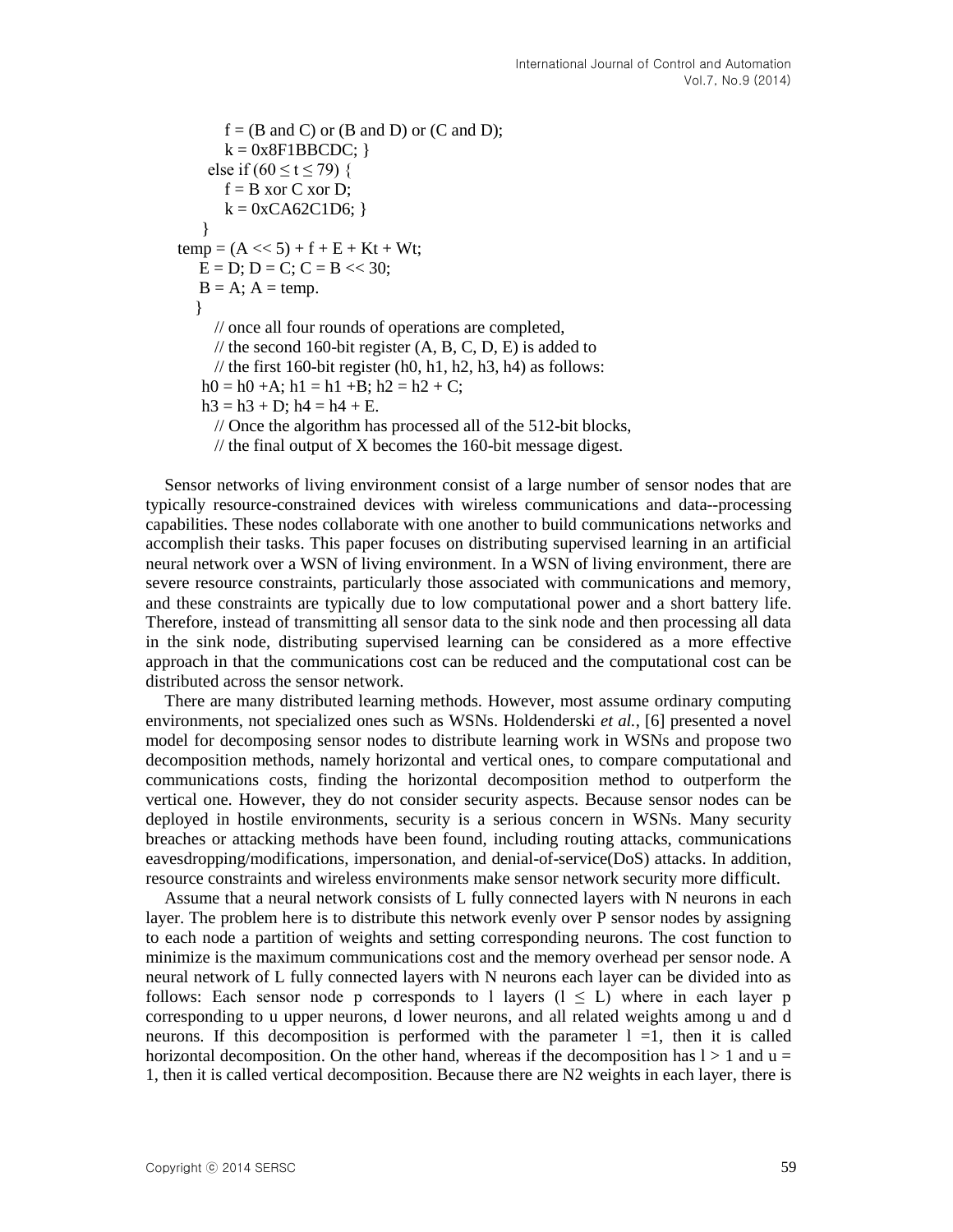a total of  $L \times N2$  weights in the network. If they are distributed evenly across P sensor nodes, then the maximum number of weights assigned to each node is  $Emax = [LN2/P]$ . If each node p has l layers, u upper neurons, and d lower neurons, then  $1 \times d \times u \leq E$  max, which means that, given P, N, L, d, and l, u can be calculated as

$$
u \leq \left\lceil E_{\text{max}} \left( \left( d \times l \right) \right) \right\rceil = \left\lceil L \times N^2 \left( \left( P \times d \times l \right) \right) \right\rceil. \tag{1}
$$

If  $1 > 1$ , then some of the partial summation between lower neurons and upper neurons can be calculated by the node p itself, and the receiving communications cost for p is  $Rx = (l 1 \times (N-u) + N$  if p is not corresponding to the last layer. If the node p is corresponding to the last layer, then  $Rx = (l-1)\times(N-u)$ , where  $l \ge 1$ . As for the transformation of data, because the sensor node p can broadcast messages to all nodes, the transmission cost for p is  $Tx = 1 \times u$  if p does not have the first layer. If p has the first layer, then  $Tx = (l-1)\times u$ . The total communications cost for  $p$  is  $Rx + Tx$ .

Here the pairwise key establishment can be used for the confidentiality and integrity of communications. A secure routing protocol can be used to defend against routing attacks. To defend against attacks entailing node capturing and incorrect calculations, a voting protocol can be employed. Here, for each weight in the original network, assume that three identical weights are constructed for the new network and layers and neurons are identical to those of the original network. For the decomposition, three different nodes are allocated to vote for a single node in the original/revised protocols. Then the results are compared with each other for confirmation. The receiving communications cost for a secure version is  $Rx = 3Rx +$ Rvote. The transmission cost for a secure version is  $Tx = Tx + T$ vote because broadcasting is used for the transmission. The memory overhead cost consists of numbers of weights and neurons: Emax  $+3$ (1×max(d, u) + min(d, u)).

#### **4. Results**

We begin the task with modeling a wireless sensor network, comprising of ten nodes initially. The scenario containing the sensor nodes along with a base station and router is developed.

Figure 3 shows the simulation results for different network sizes by using MATLAB, and Figure 4 shows the success rate (%).

```
==== Network size = 10 maxx = maxy = 57.735 =====
send_app: time 1.002 node 1 sends a crosslayer searching request for key(node) 10
send_app: time 1.004 node 2 sends a crosslayer searching request for key(node) 9
send_app: time 1.006 node 3 sends a crosslayer searching request for key(node) 8
send_app: time 1.008 node 4 sends a crosslayer searching request for key(node) 7
send_app: time 1.01 node 5 sends a crosslayer searching request for key(node) 6
recy_app: time 1.0108 node 3 receives the reply of crosslayer searching with route 3 8
recv_app: time 1.014 node 1 receives the reply of crosslayer searching with route 1
recv_app: time 1.0172 node 4 receives the reply of crosslayer searching with route 4 7
recy_app: time 1.0249 node 5 receives the reply of crosslayer searching with route 5 6
timeout_rreq: at time: 1.204 node 2 pending RREQ id=2
timeout_rreq: at time: 1.404 node 2 pending RREQ id=7
timeout_rreq: at time: 1.604 node 2 pending RREQ id=9
timeout_rreq: at time: 1.804 node 2 pending RREQ id=11
timeout_rreq: node 2 has retried so many times to transmit RREQ
--- Network size= 10, Topology id=1, Running time=2.979
```
**Figure 3. A Simulation for Different Network Sizes**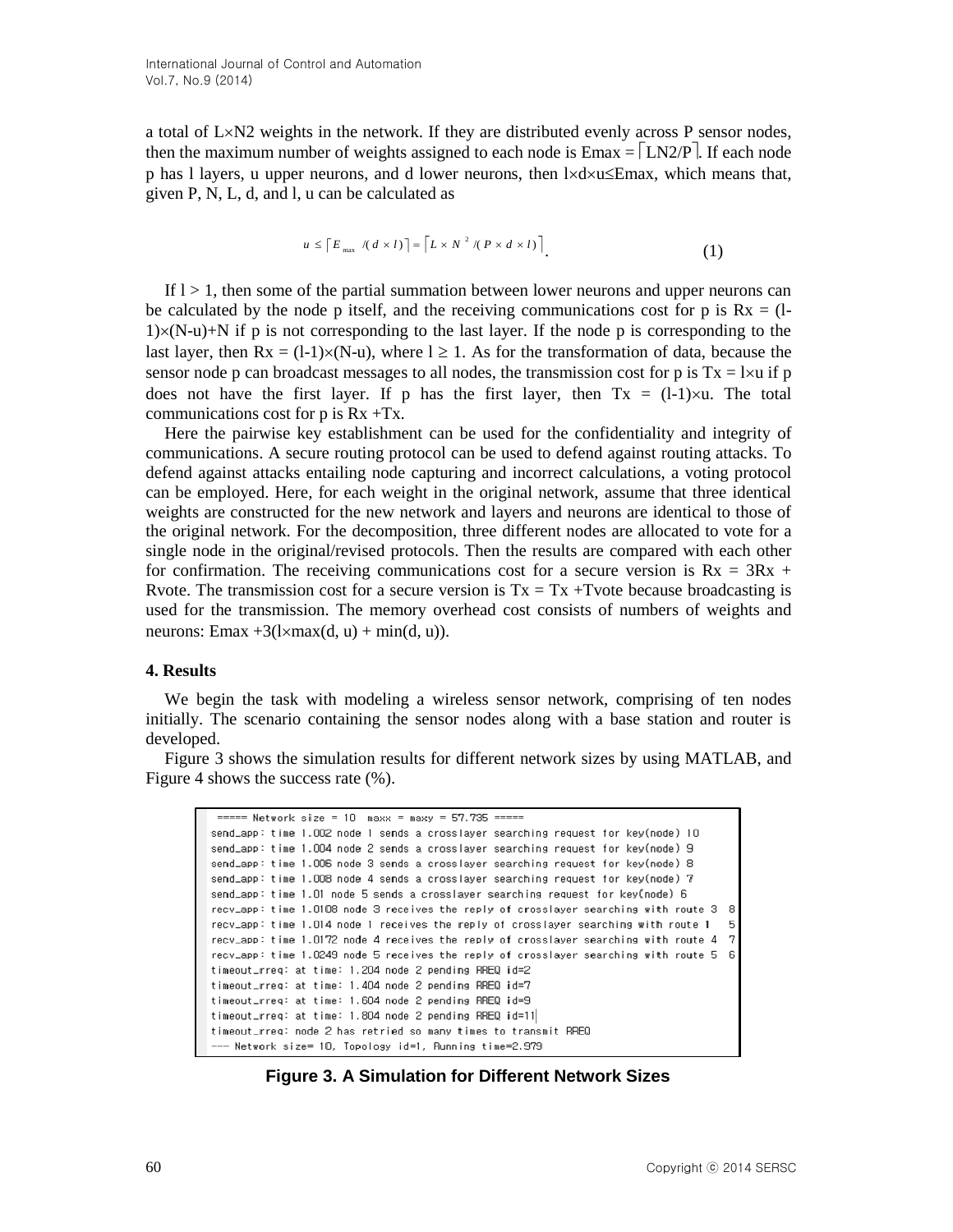

**Figure 4. The Success Rate vs. Network Size**

Figure 5 shows the response time (sec), and Figure 6 shows the hop count. Figure 7 shows nodes labeled and placed in the WSN. Various nodes are labeled as node 1 to 10. The position of node 1 is fixed, and all remaining nodes are placed in the network by using the "flood" function in MATLAB. The red node indicates the sink node in the network. Figure 8 shows the flow of data across nodes in the WSN.



**Figure 5. The Response Time vs. Network Size**



**Figure 6. The Hop Count vs. Network Size**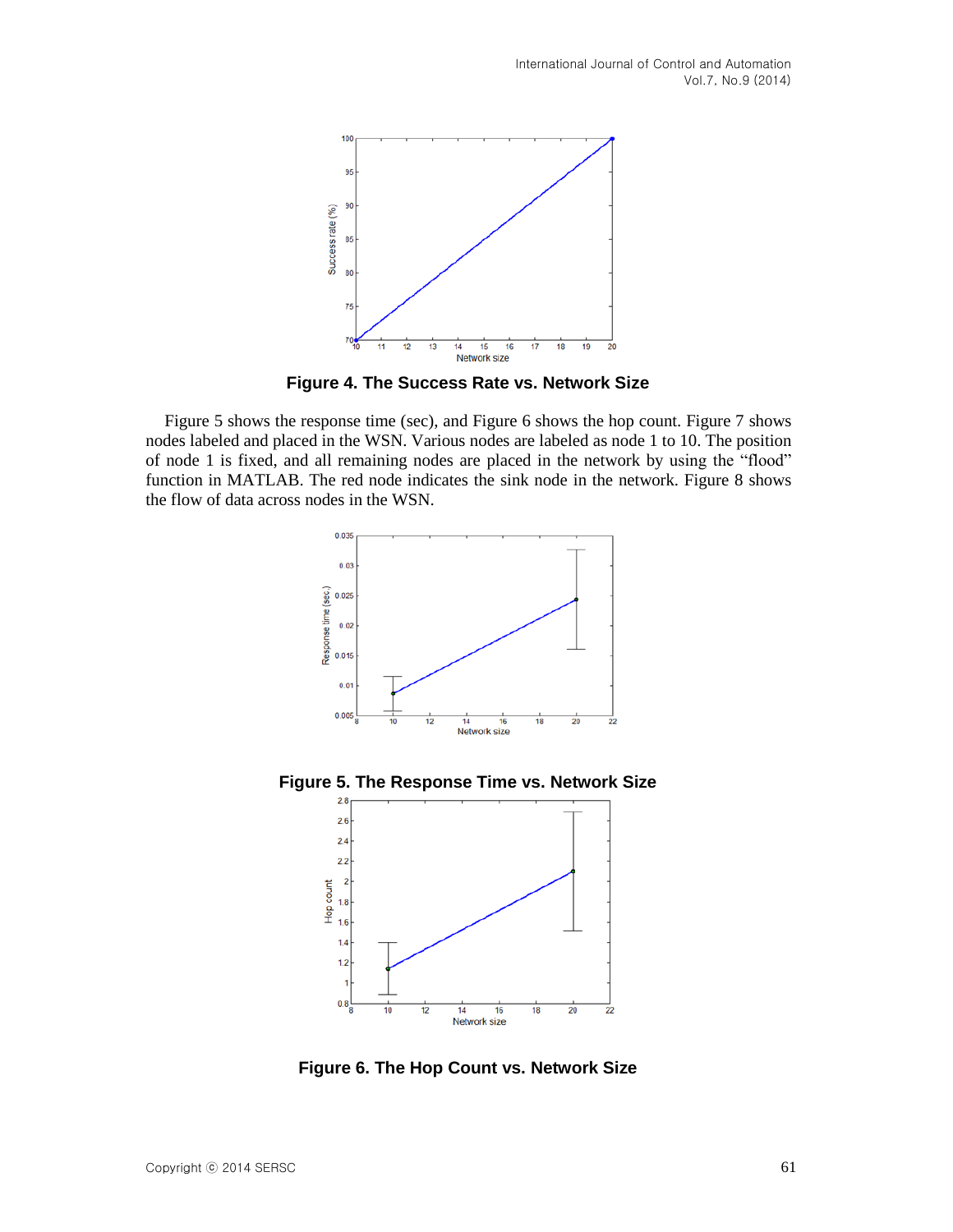Sensor nodes in the modeled WSN use the suggested SHA-1 algorithm for the transmission of data from the sink node to other nodes and vice versa. Once the data transmission is authenticated by implementing the SHA-1 algorithm, a dialog box prompts the user ensuring the authenticity of the data being transmitted among the sink node and other nodes. The keys for transmission are generated and distributed. The neural network tool box is used to train the ANN-WSN network (see Figure 9).



**Figure 7. The Modeling of a WSN**



**Figure 8. The Data Flow Among the Nodes**

The result is reasonable in sense that the final mean square error is small and the test set error and the validation set error has similar characteristics. In addition, there is no significant over fitting by iteration 8 (where the best validation performance occurs). The training phase is related to the validation phase, although the testing phase is different from the other two phases shown during the system's learning process.

Validation and test curves are similar. As shown in Figure 10, the graph suggests that the constructed neural network begins learning at the 14-th epoch. There are six validation checks at epoch 14. One of the graphs is plotted by taking the Val Fail value and the number of epochs. In this graph, the ANN-WSN didn't perform any learning until the simulation reach epoch number 8. After the epoch 8, the neural network starts learning linearly throughout the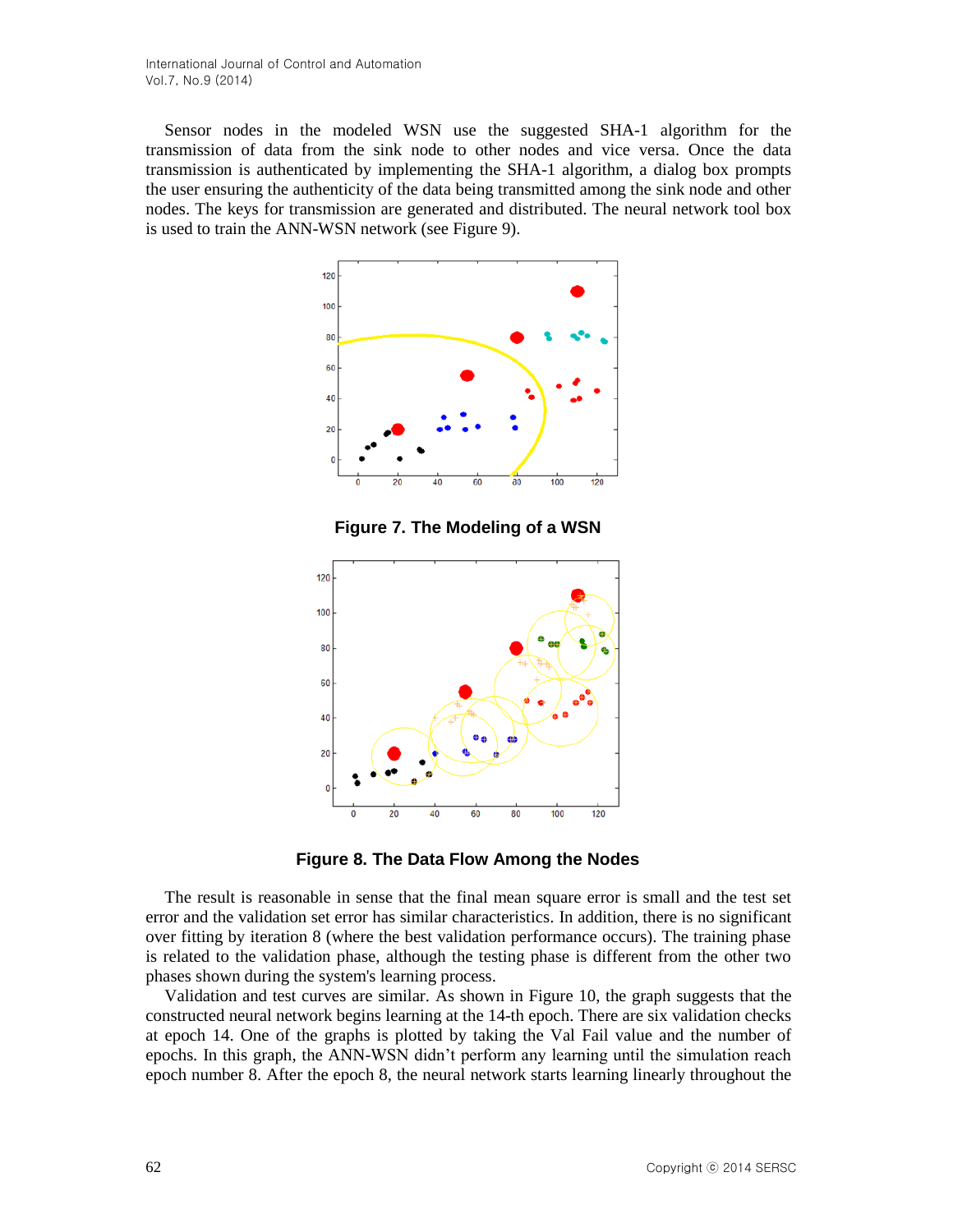end of the simulation. The other graph shows the gradient variation along with number of epochs. The graph shows an S-shaped curve to the gradient value of 0.009235. This indicates the variation along the S-shaped curve shown in the training state. Given the performance of the neural network, it can be concluded from the plot that the neural network reduces the detection of false data better than existing traditional data aggregation and authentication algorithms.







**Figure 10. The Training State**

## **5. Conclusions**

This paper proposes a combined system to resolve some longstanding issues in the WSN technology. The similarity between WSN and neural networks suggests that it may be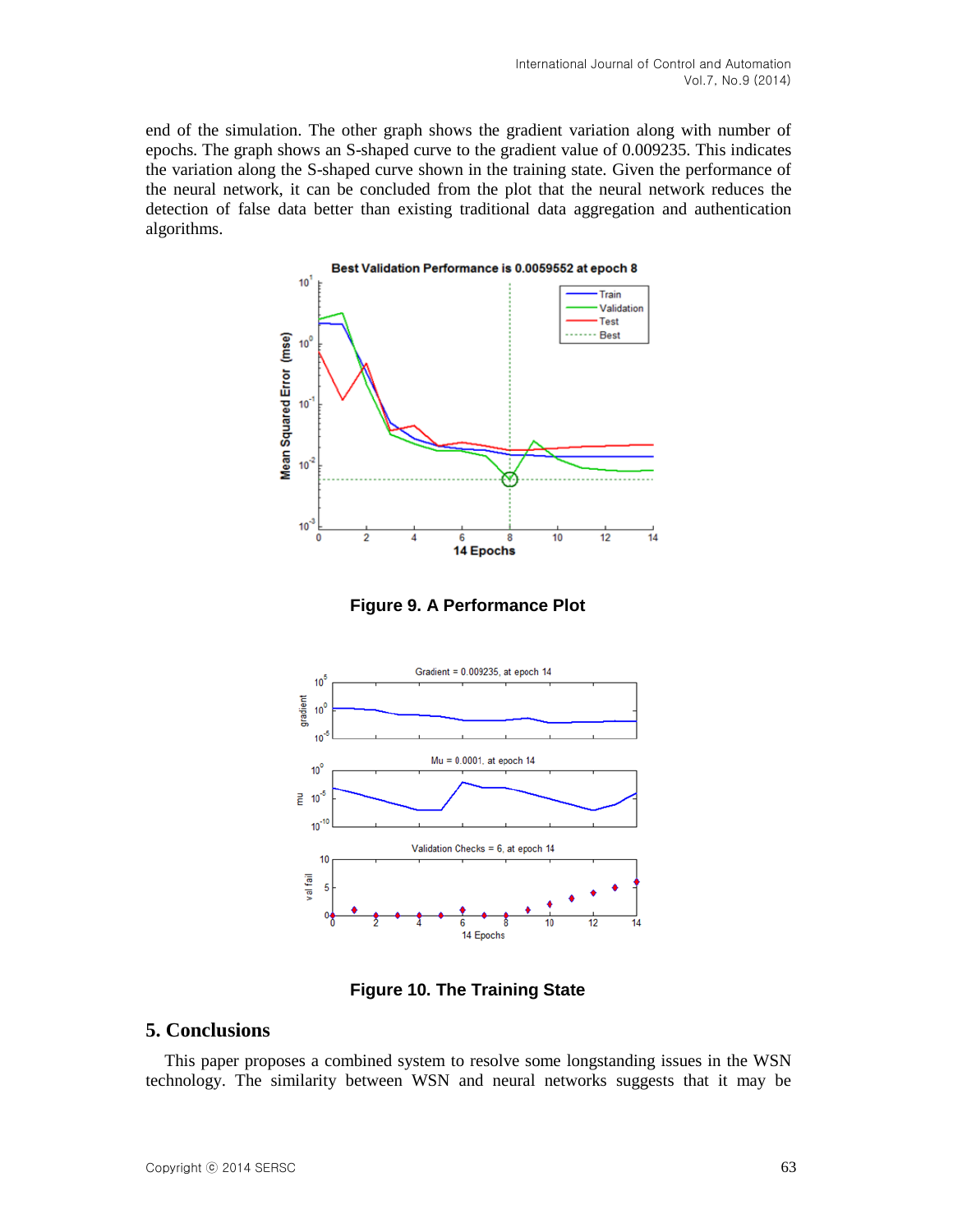reasonable to combine these technologies. In particular, correct information and data aggregation are crucial in WSNs because sending incorrect data by fault sensors make wrong decisions on sensor environments and an increase in defective sensors. And these incorrect data decries reliability of WSNs. This paper considers a case in which an artificial neural network is securely performed over a WSN. To do this, Holenderski *et al.*, decomposition model was revised to support secure computing. The results show that such a combined system can indeed be constructed and that its performance is similar to that of data aggregation and authentication algorithms. Because of the distinct characteristics of WSNs, public keys do not need to be authenticated in the same way as it is done in the internet environment. Instead, public keys can be authenticated using the SHA-1 algorithm, which is much more efficient than the signature verification of certificates and thus can increase the efficiency of data transfer by reducing the loss and delay of data.

### **References**

- [1] M. Lotfinezhad and B. Liang, "Effect of partially correlated data on clustering in wireless sensor networks", Proceedings of the IEEE International Conference on Sensor and Ad hoc Communications and Networks (SECON), **(2004)**; Santa Clara, California.
- [2] S. Soro and W. Heinzelman, "Prolonging the Lifetime of Wireless Sensor Networks via Unequal Clustering", Proceedings of the 5th International Workshop on Algorithms for Wireless, Mobile, Ad Hoc and Sensor Networks (IEEE WMAN '05), **(2005)**.
- [3] K. Kalpakis, K. Dasgupta and P. Namjoshi, "Maximum Lifetime Data Gathering and Aggregation in Wireless Sensor Networks", Proceedings of IEEE Networks, **(2002)**.
- [4] A. Kaur, V. Kaur and A. Pathak, "Data Aggregation Approach Using Neural Network in Wireless Sensor Networks", International Journal of Technological Exploration and Learning (IJTEL), vol. 1, no. 1, **(2012)**, pp. 5-9.
- [5] S. Ozdemir and Y. Xiao, "Secure data aggregation in wireless sensor networks", A comprehensive overview, Computer Networks, vol. 53, **(2009)**, pp. 2022–2037.
- [6] M. Cardei and D. Du, "Improving wireless sensor network lifetime through power aware organization", ACM Journal of Wireless Networks, vol. 11, no. 3, **(2005)**, pp. 333-340.
- [7] R. Shah and J. Shah and J. Rabaey, "Energy Aware Routing for Low Energy Ad Hoc Sensor Networks, in Rabaey, Energy Aware Routing for Low Energy Ad Hoc Sensor Networks", Proceedings of the IEEE Wireless Communications and Networking Conference (WCNC), **(2002)**; Orlando, Florida.
- [8] B. Saeid, K. Helia and D. Ladan, "Neural networks for error detection and data aggregation in wireless sensor network", International Journal of Computer Science Issues, vol. 8, no. 5, **(2011)**, pp. 287-293.
- [9] S-H. Lee, S-J Lee and K-I Moon, C"Life-Environmental Sensor Data Aggregation Based on Neural Network", Advanced Science and Technology Letters, vol. 47, **(2014)**, pp. 204-207.
- [10] M. Holenderski, J. Lukkien, and T. C. Khong, "Trade-offs in the Distribution of Neural Networks in a Wireless Sensor Networks", First International Workshop on Data Mining in Sensor Networks, **(2005)**.
- [11] E. Fasolo, M. Rossi, J. Widmer, and M. Zorzi, "In-Network Aggregation Techniques for Wireless Sensor Networks: A Survey", IEEE Wireless communication, vol. 14, no. 2, **(2007)**, pp. 70-87.

### **Authors**



**Sang- Hyun Lee**, he received the BS and MS in Department of Computer Engineering from Honam University. in 2002 and 2004, respectively. He received Ph.D. degrees in Computer Science from Chonnam National University in 2009. He has been a professor at Honam University since 2012. His research interests include artificial intelligence, Software Engineering, Early Warning System, claim analysis, intelligence automotive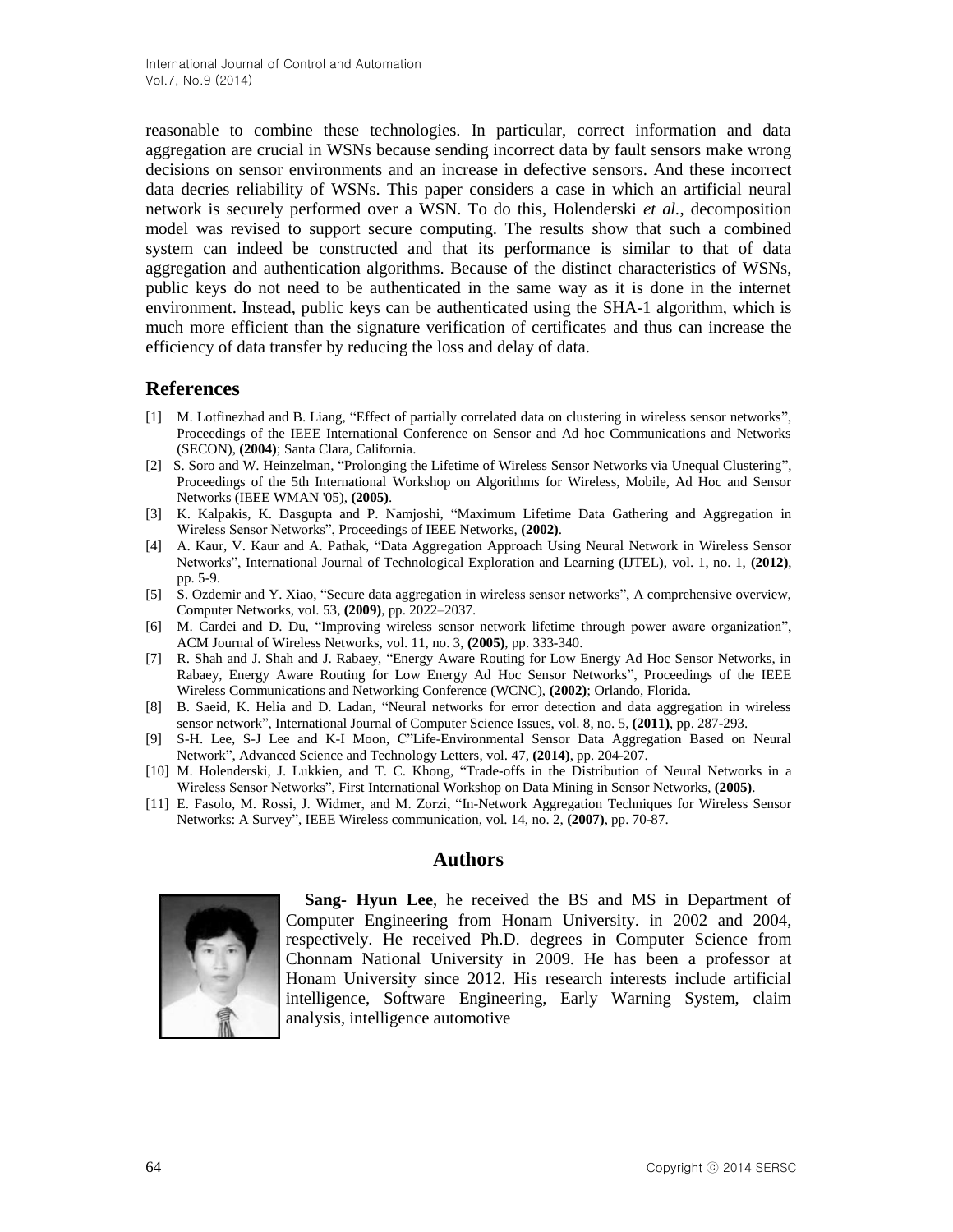

**Sang-Joon Lee**, he received the BS, MS and Ph.D. degrees in Computer Science and Statistics from Chonnam National University. He was assistant professor in Seonam University and Shingyeong University. Since 2007, He has been with Chonnam National Univ. as an associate professor in the School of Business Administration. His research interests include MIS, SE, IT Service and Ubiquitous Business.



**Kyung-li Moon**, he is a professor at the Department of Computer Engineering, Honam University in Gwang-Ju, Korea. His theoretical work began at Seoul University as a statistical computing scientist, and then expanded into complexity science, chaos theory, and cognitive science generative sciences.